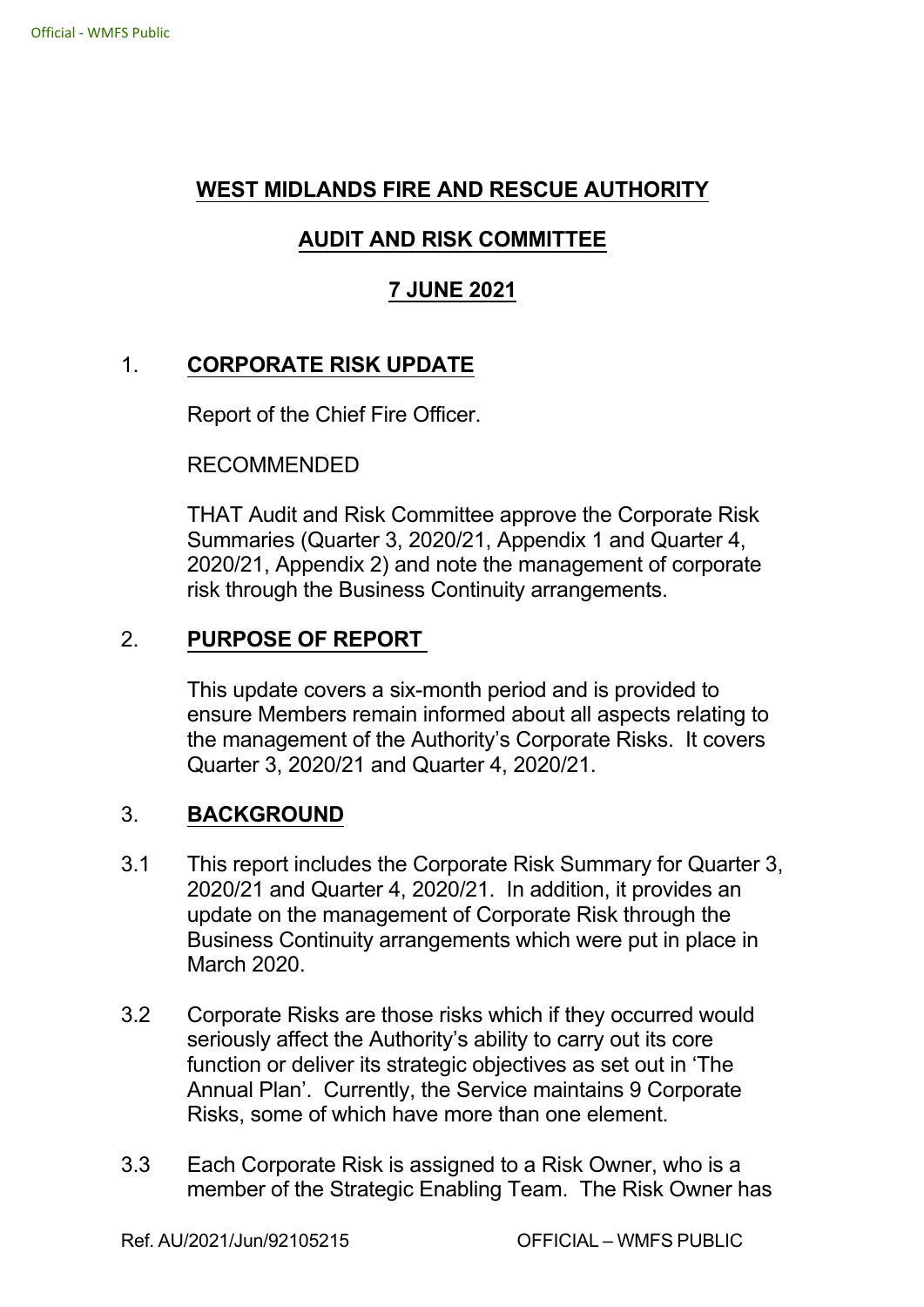the overall responsibility for monitoring and reviewing the progress being made in managing the risk.

3.4 To enable for effective risk management the Risk Owner reviews and assess each corporate risk monthly. A report is subsequently submitted to SET on a quarterly basis.

> The review and the estimated risk rating undertaken is based on likelihood x impact. The likelihood is a measure of probability of a given risk occurring using a scale of 1 (low) to 4 (high). The impact is a measure of the severity or loss should the risk occur again, using a scale of 1 (low) to 4 (high).



| HIGH RISK - periodic review<br>every 6 weeks              |
|-----------------------------------------------------------|
| MEDIUM RISK - periodic review<br>every 3 months           |
| LOW RISK - periodic review<br>every 6 months              |
| <b>VERY LOW RISK - periodic</b><br>review every 12 months |

- 3.5 In undertaking a review of the Corporate Risks, the risk owner reviews the Corporate Risks and in doing so considers the following:
	- The direction of travel of the risk
	- The overall confidence that the risk owner has in the risk being realised
	- The current risk scores (Likelihood and Impact)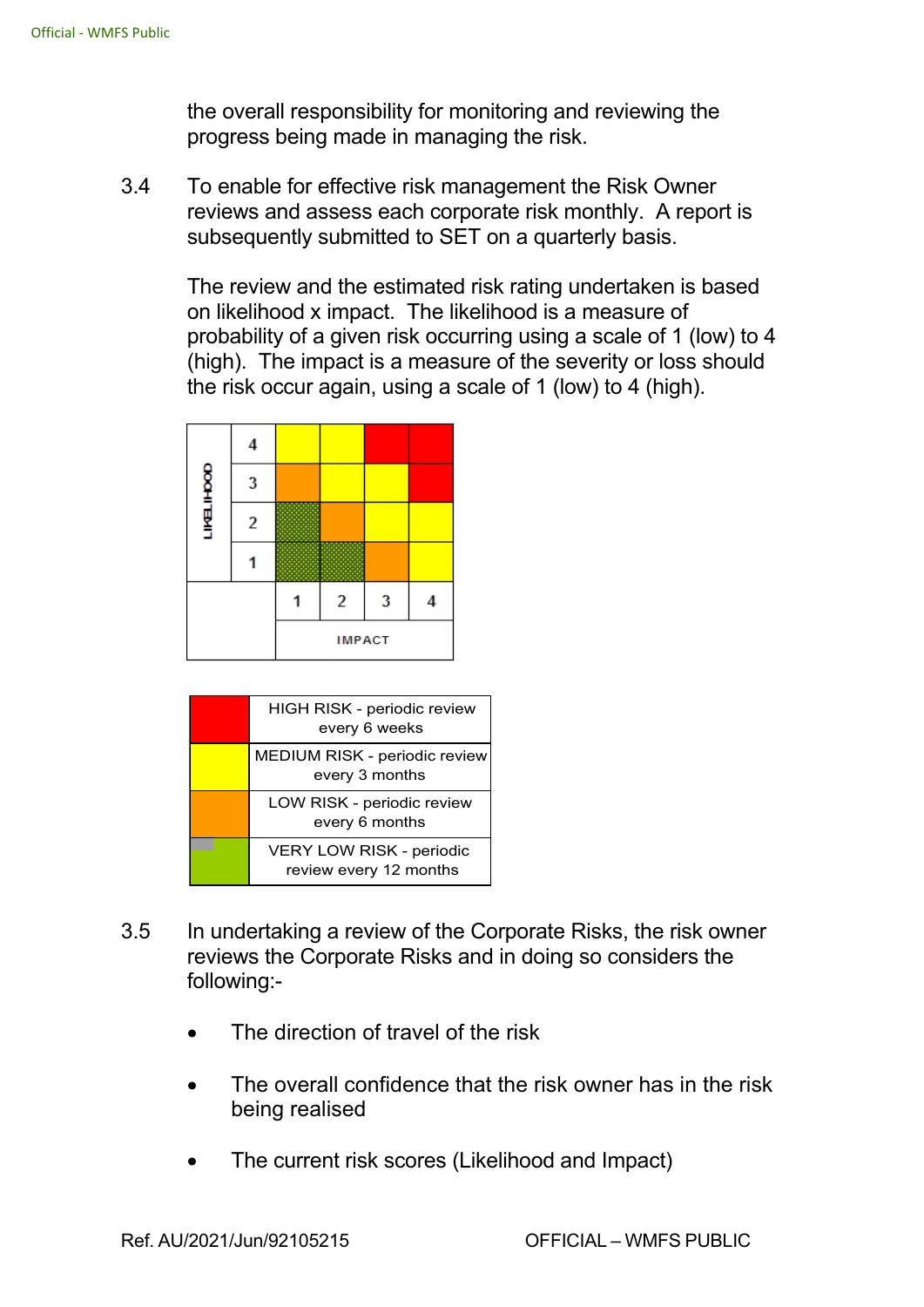- Any issues that have emerged during the previous month
- Any forthcoming issues that may be likely to emerge that could affect the risk
- Any changes to the control measures that are in place which are designed to reduce the likelihood of the risk realisation or its impact should the risk be realised
- Additional control measures currently implemented to further reduce the likelihood or impact
- Any interdependencies with other Corporate Risks
- The recommended risk score rating
- 3.6 As part of the review the Risk Owner has considered the risk score and rating and updated the summary sheet. The Risk Owner has provided assurance that the control measures identified are still effective in the management of the risk and identified whether any new risk events or controls have been implemented or are required.
- 3.7 Where ongoing additional controls are being implemented, Risk Owners have confirmed the progress in implementing such controls.

#### **Increase/decrease in Overall Corporate Risk Score**

3.8 During Quarter 3. Corporate Risk 7.2 increased its risk score in December 2020 to Likelihood 3, Impact 3, providing a risk score of 9 (an increase from 6). This has not changed the amber confidence opinion. It has remained at this level throughout Quarter 4. The increase in the risk score related to an ICT security breech, ongoing forensic work is taking place.

During Quarter 4, (January) Corporate Risk 4.1 increased to Likelihood 3, Impact 3, providing a risk score of 9 (an increase from 6). In March this reverted to an overall risk score of 6 with Likelihood 2 and Impact 3. Neither change altered the amber overall confidence opinion. The increase in the risk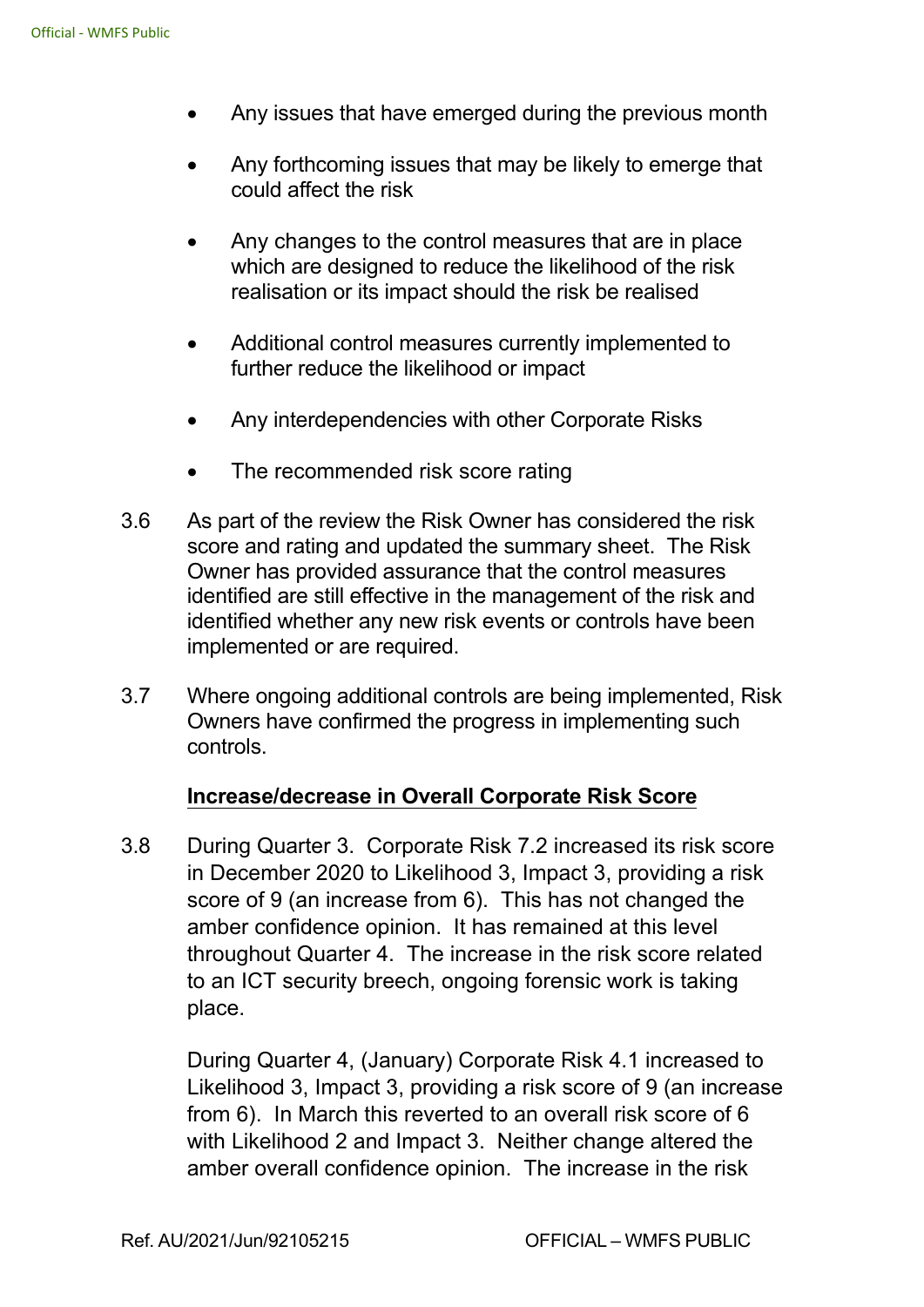score in January was due to the limited level of activity being undertaken by Fire Safety Officers due to Covid restrictions.

## **Quarter 3, 2020/21 (October, November, and December) Quarter 4, 2020/21 (January, February, and March)**

- 3.9 The Corporate Risk Summary for Quarter 3 (December), 2020/21 is attached as Appendix 1 and Quarter 4 (March) 2020/21 is Appendix 2. It provides the confidence levels of the risk management activity in respect of the Authority's 8 Corporate Risks. It should be noted that some risks have more than one element, providing an update on 14 elements of the risks. The following is the status at the end of Quarter 4 (March 2021).
	- Corporate Risks 1.2, 2.1, 2.3, 5.1, 5.2, 8.1 and 8.2 have been awarded a green confidence (substantial) opinion, which is the highest level that can be awarded. These have not changed during the six-month period.
	- Corporate Risks 2.2, 3.1, 3.2, 4.1, 7.1 and 7.2 have been awarded an amber (satisfactory) confidence opinion. In all cases, work is in progress to enable for a green rating to be attained. These have not changed during the sixmonth period.
	- Corporate Risk 6.1 has been awarded a red (limited) confidence opinion, due to the inadequacy of key internal controls being in place. This has not changed during the six-month period.

### 3.10 **Corporate Risk Statement Summary**

# 3.10.1 **Corporate Risk 1.2, External (Political and Legislative Environment)**

The risk owner reported that during Quarters 3 and 4 the following issues had emerged:

The broadly flat cash settlement for 2021/22 providing a single year's approach to the Comprehensive Spending Review (CSR) which will not support effective financial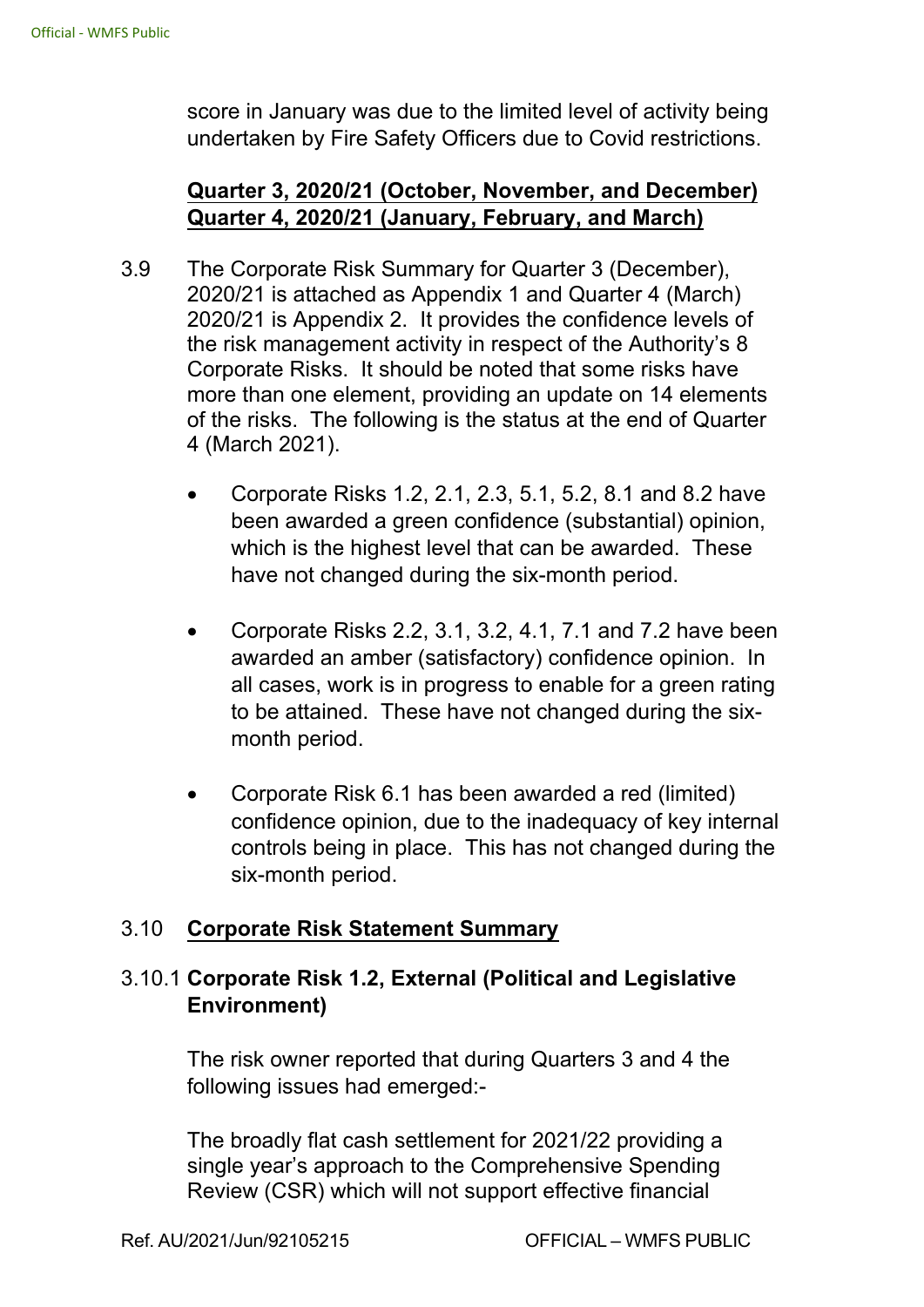planning for the 3-year rolling Strategy.

The organisation is leading an NFCC approach to influencing future CSR using a data led sector approach to the provision of evidence to the Treasury. This is in development and aims to have positive future impact of the governments understanding of resourcing to risk.

### 3.10.2 **Corporate Risk 2.1, People (Positive staff engagement)**

The risk owner reported that during Quarters 3 and 4 the following issues had emerged:

The service continues to monitor the current position asserted by the National Joint Council and representative bodies. Locally the Employee Relations Framework continues to be applied with early engagement and discussions being a key success factor in ensuring positive consultation and engagement.

Locally the service continues to focus on ensuring activities and services can be delivered safely to include Site Specific Risk Information (SSRI), Safe and Well checks, operational excellence, and a competent workforce. A road map has been published outlining key milestones and how progress will be monitored.

The Fire Minister has stated the intention for the Home Office to launch a white paper on fire reform based on professionalism, people, and governance. This has the potential to impact on the governance of WMFS and will be monitored.

## 3.10.3 **Corporate Risk 2.2, People (Insufficient or ineffective employees)**

The risk owner reported that during Quarters 3 and 4 the following issues had emerged:

The Covid guidance for employees has been refreshed to outline three pillars of surveillance: health surveillance, infection prevention control and systems of work. It is positive to report that towards the end of quarter 4, there had been a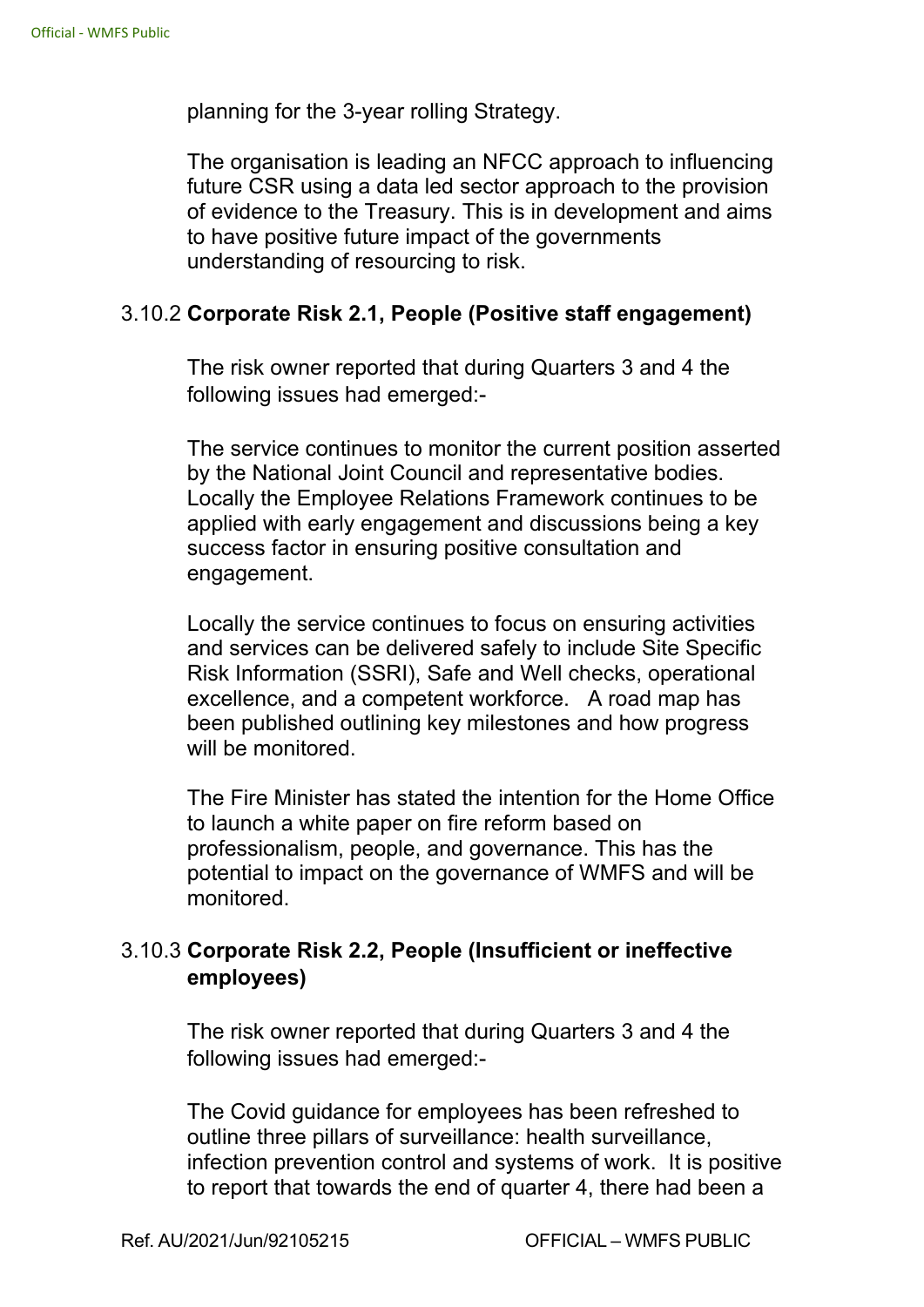significant decrease in positive cases and the number of employees absent from work.

There were two areas of delivery that were identified where the impact of Covid impacted on the ability to maintain the appropriate level of training these were: driver training and the shortage of Extended Delayed Response (EDR) drivers and tactical ventilation training. Contingency plans have been put in to place to ensure training can continue to be delivered.

#### 3.10.4 **Corporate Risk 2.3, People (Safe and healthy workplace)**

The risk owner reported that during Quarters 3 and 4 the following issues had emerged:

It became apparent early in Quarter 3 that elements of the workforce were not complying fully with the Covid guidance, particularly social distancing and this led to an increase in cases of self-isolation. Measures were put in place to rectify this, including the Covid pre-screening questions undertaken by employees which is now well established and has been updated to reflect the 11 known symptoms. Employees are being encouraged to remain vigilant of any new variants and to take advantage of the Lateral Flow Tests that are available.

### 3.10.5 **Corporate Risk 3.1, Prevention (Engagement with vulnerable members of the community)**

The risk owner reported that during Quarters 3 and 4 the following issues had emerged:

At the beginning of quarter 3 the number of Remote Safe and Wells (SAWs) increased creating a backlog of face to face SAW visits. The completion of the Tymly Remote SAW data collection form is still awaited to enable to survey those who have received a SAW since lockdown in March 2020, to identify how the assessment was completed, to evaluate the service and identify those whose risk level requires a full SAW when this is possible.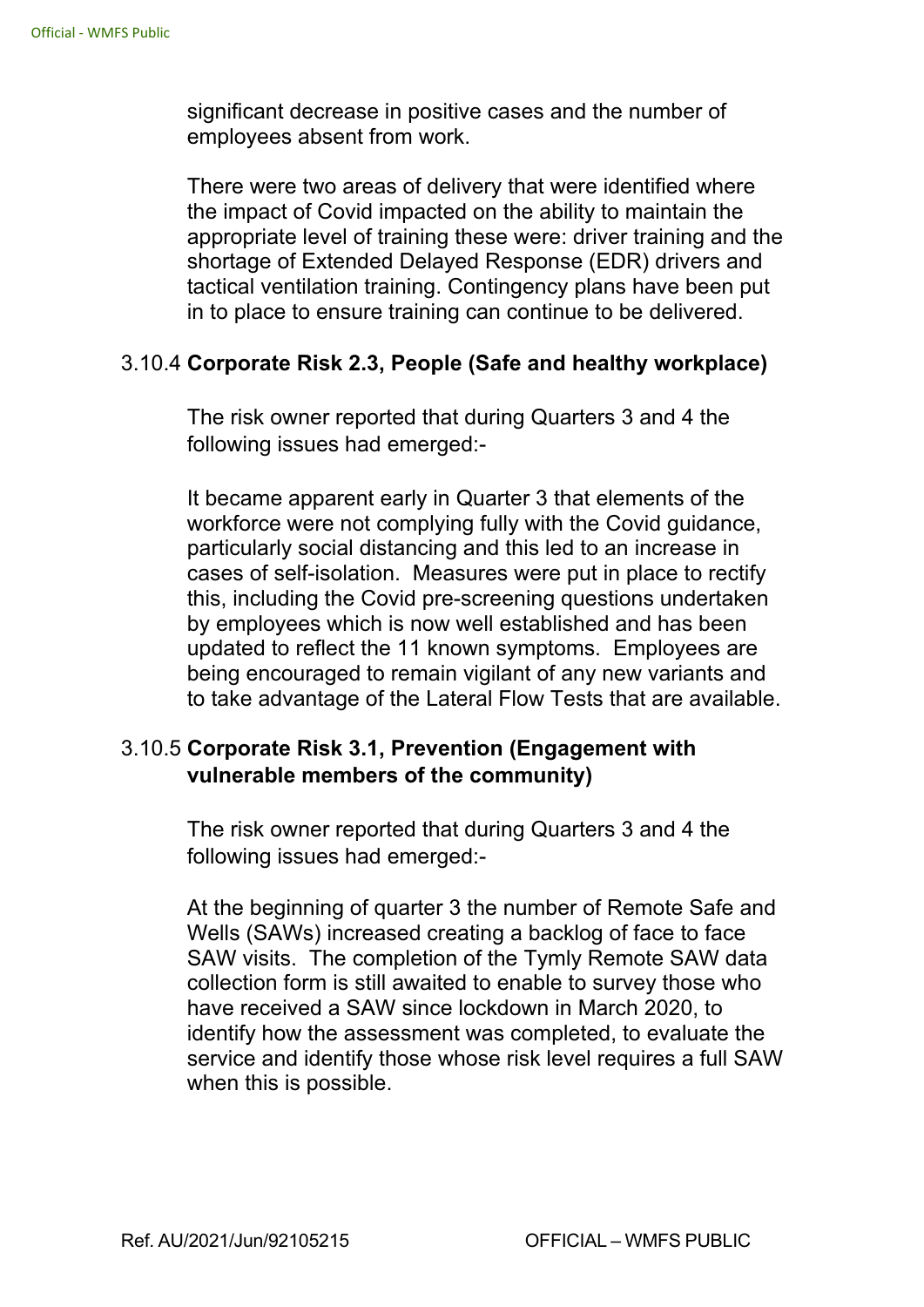# 3.10.6 **Corporate Risk 3.2, Prevention (Partnership arrangements)**

The risk owner reported that during Quarters 3 and 4 the following issues had emerged:

Where WMFS is currently working alongside other organisations to deliver Covid and Additional Activities the opportunity to capitalise on these partnership relationships post-Covid will be maximised. There may be an impact on the capacity within WMFS where team members are volunteering to support Covid activities including LFT and vaccinations.

### 3.10.7 **Corporate Risk 4.1, Protection**

The risk owner reported that during Quarters 3 and 4 the following issues had emerged:

The impact on the Building Risk Review Project and the number of audits/visits that crews will need to carry out over the next 18 months could be hindered as we move out of lockdown.

The impact of the Fire Safety Bill (FSB), Building Safety Bill (BSB) and Grenfell Phase 2 Recommendations are currently unknown.

Covid is still having an impact on Fire Safety Inspection Officers (FSIO) carrying out visits on high risk in areas where Covid risk is high i.e. Hospitals and Care homes. Visits not being carried out are medium or low risk. The impact of the FSB, BSB and Grenfell Phase 2 Recommendations are unknown now.

BRR tall building inspections were paused during the initial period of lockdown involving residential tall buildings. Only where there is a change of evacuation strategy and buildings where life risk is identified will be audited.

There are number of risks in the Water Section. The issues highlight 4 key areas: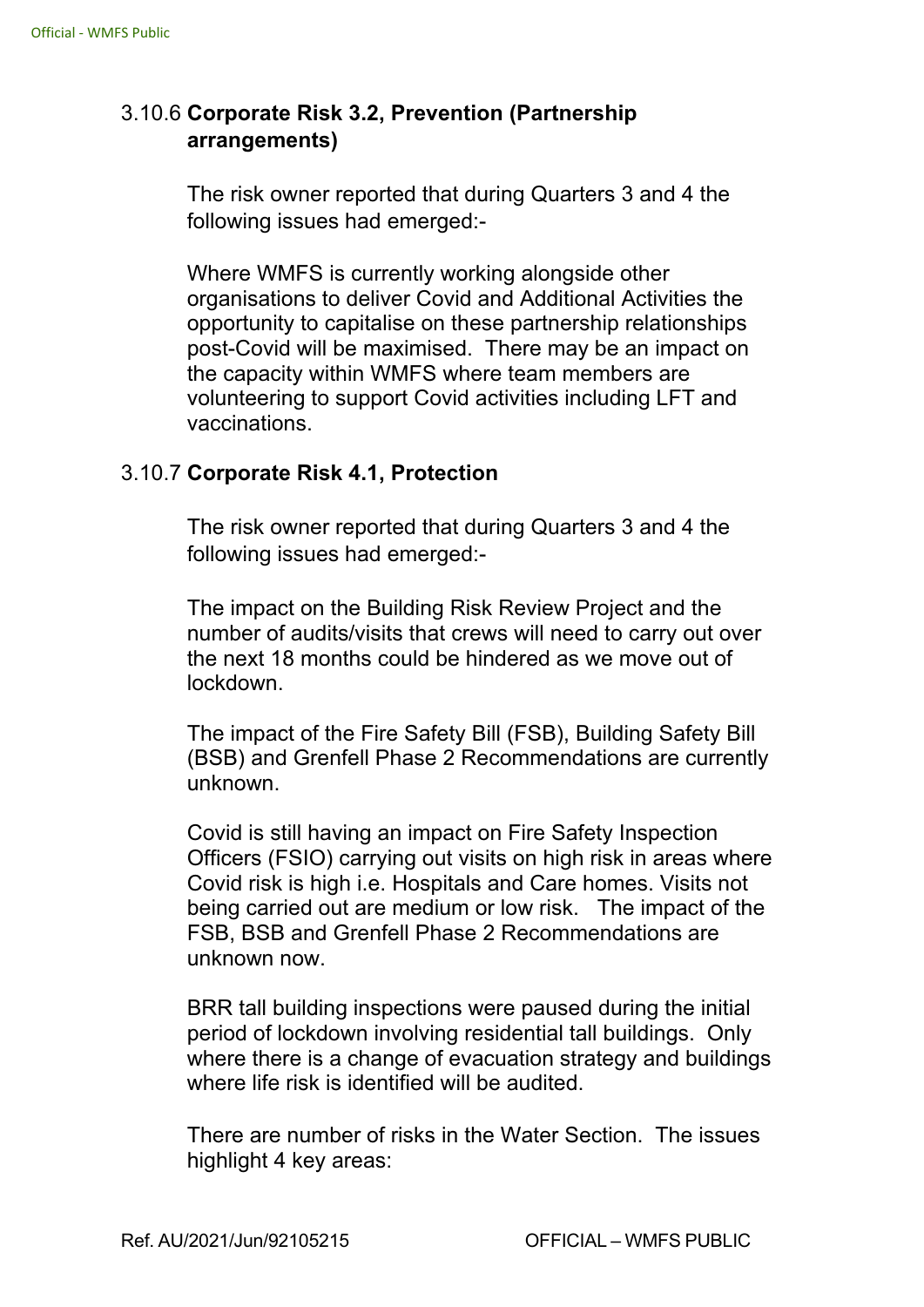Through Bore (TB) Hydrants fitted over the last three years by Seven Trent Water (STW) have a manufacture's defect which means they cannot be turned off when they become defective. STW have stated this is user error and have not accepted liability. This has the possibility of a financial impact on the water budget.

The inspection programme of hydrants timescale is currently an 8-year cycle for checking each hydrant. The approach currently adopted is not risk based and operates on a dated system that does not fully integrate with all other systems.

Private companies are now designing and fitting water mains. Several companies are trying to charge for the fitting of hydrants on these mains. The legislation and guidance are not clear.

There is potential risk that STW could start charging for new hydrants on new developments. These new developments are having mains downsized to 63mm which are not adequate for fire fighting.

The Commonwealth Games may require Protection staff to carry out audit and activity related to games, taking staff away from high risk defined on RIDGE.

#### 3.10.8 **Corporate Risk 5.1, Response (Operational)**

The risk owner reported that during Quarters 3 and 4 the following issues had emerged:

Further analysis has been carried out by Response, Building Risk Review Team, and Fire Safety, as previously identified there is a gap in the quality of information held on (SSRI) for Tall Buildings (TBs). A range of work is required to ensure TBs SSRI are fit for purpose and an action plan is being created and supported by Operations to ensure review of all SSRI for TBs (circa 700 buildings over 18 months with the majority in Birmingham)*.*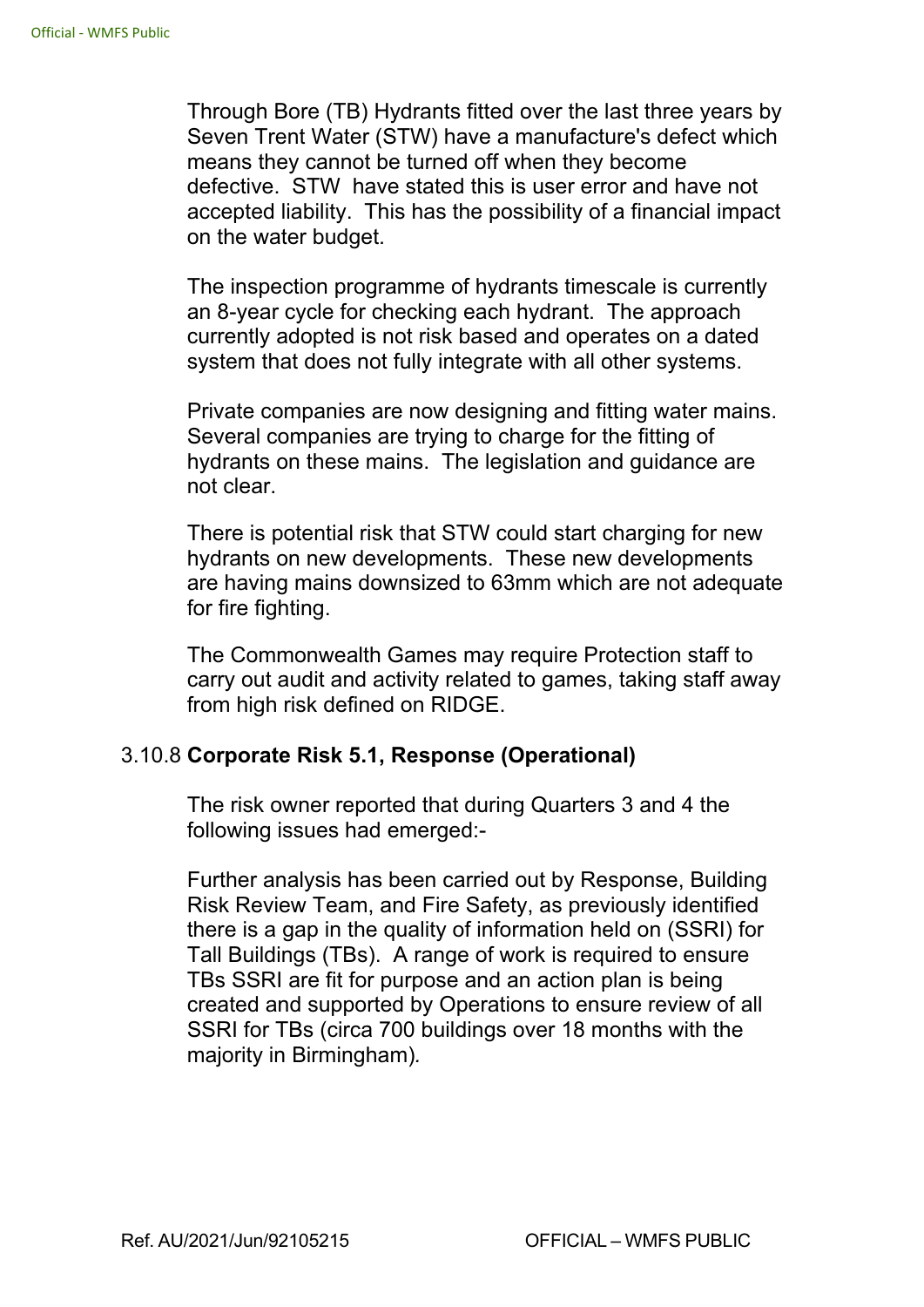A shortage of circa 80 Emergency Response Drivers (ERD) Pump Rescue Ladder (PRL) drivers has been identified. Recruitment will begin in April 2021. A paper recommending the creation of additional Green Book part-time post(s) within Driver Training has been produced alongside other mitigation measures. If impacts within the Driver training team are realised this could cause further delay to officers responding on blue lights to incidents.

Latest figures for water SBA are 25% below requirement. The required number of water SBA's is 40 and there are currently 30. Operations/Response leads are trying to increase uptake of water SBAs and influence staff to volunteer for role of Voluntary Rescue Swimmer (VRS) to increase numbers as currently only 40% of staff are trained to carry out this role and opportunities for training will shortly be available.

#### 3.10.9 **Corporate Risk 5.2, Response (Fire Control)**

The risk owner reported that during Quarters 3 and 4 the following issues had emerged:

During February there was a positive Covid case within Fire Control which for the first time during the pandemic resulted in several self-isolations due to NHS test and trace contact. To mitigate the direct and immediate impact on staffing a 'test to release' protocol was agreed within Public Health England and service delivery was maintained effectively. As a result, further instruction and management of health surveillance, infection prevention control measures and systems of work have been re-confirmed. In addition, improvements were identified and acted upon.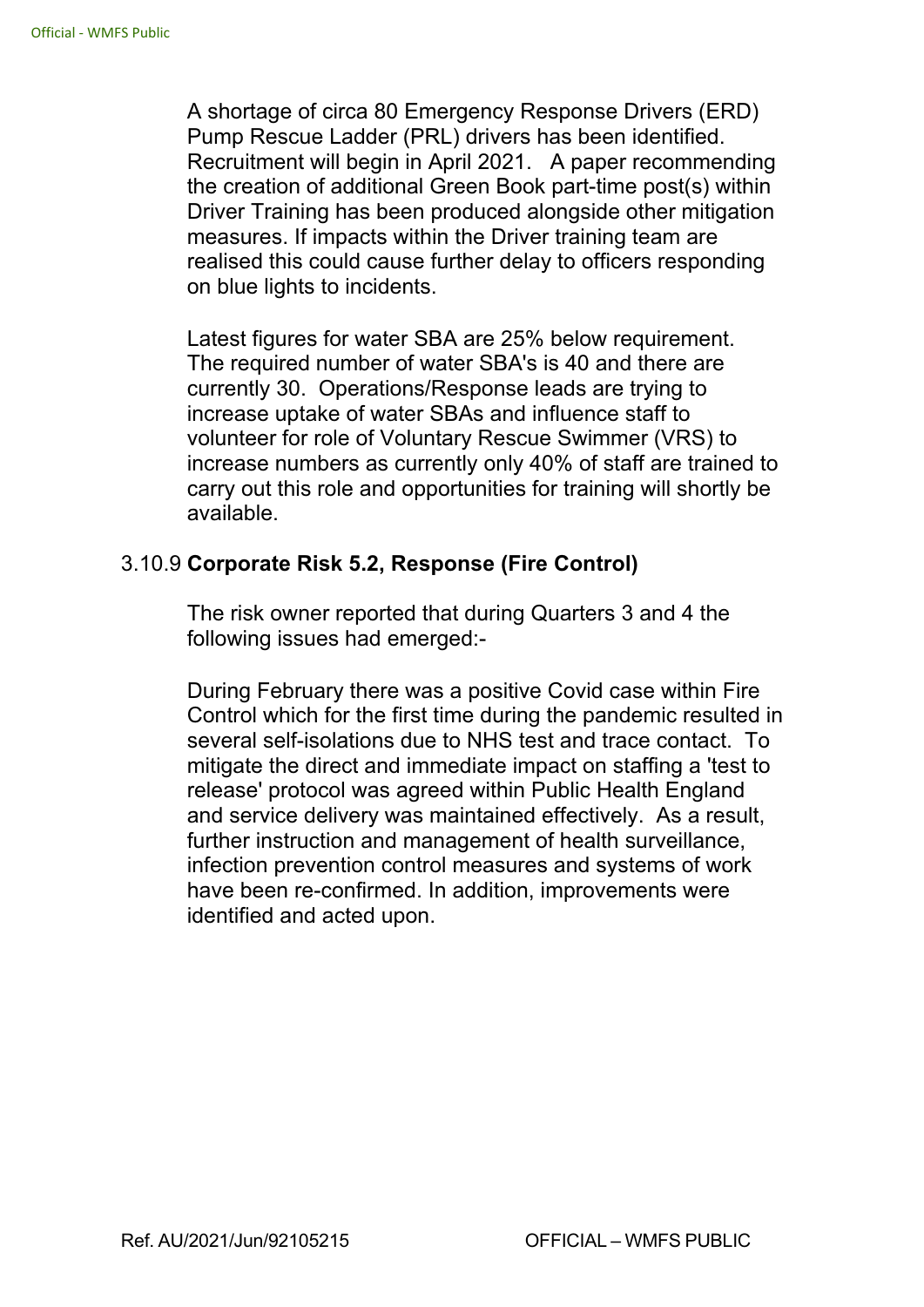Whilst there remains a commitment to 'go-live' with the replacement C&C system 'Vision 4' towards the end of April 2021, there are indications that there could be further delays. There have been ongoing and lengthy delays with the implementation of the product which is directly affecting control staff confidence and has the potential to limit future system functionality. The situation will be monitored closely, and resources allocated to maximise chance of success.

## 3.10.10 **Corporate Risk 6.1, Business Continuity & Preparedness**

The risk owner reported that during Quarters 3 and 4 the following issues had emerged:

The WMFS Industrial Action Business Continuity Plan aims to minimise the impact of loss of staff caused by industrial action. However, the National Security Risk Assessment (NSRA) and local risk assessments have identified that existing Industrial Action arrangements are not sufficient to meet the current risk and Home Office resource expectation. As a result current control measures are not sufficient to mitigate the consequences of loss off staff as a result of industrial action and additional contingencies are required.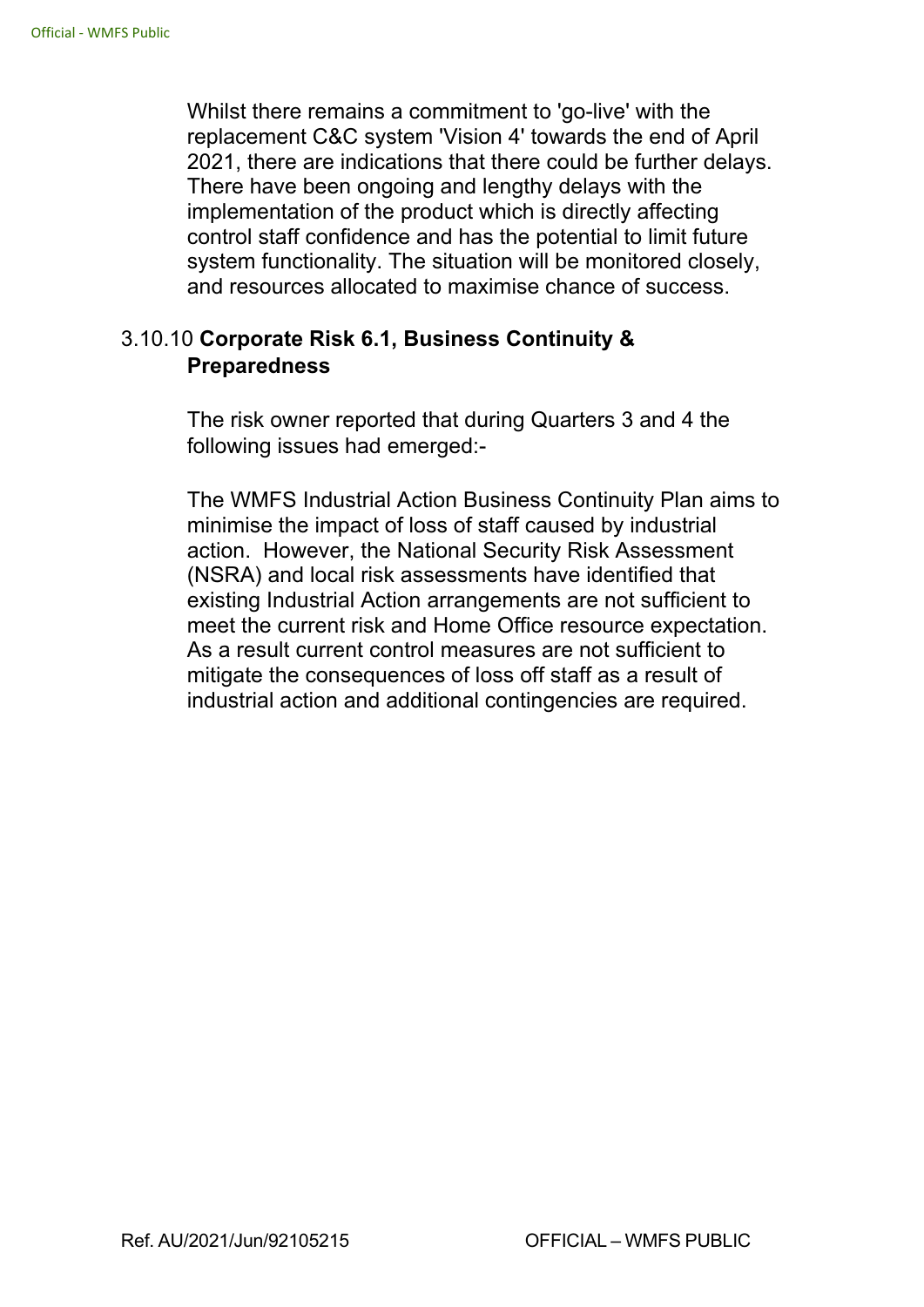The service continues to monitor the current position asserted by the National Joint Council and representative bodies. Locally the Employee Relations Framework continues to be applied with early engagement and discussions being a key success factor in ensuring positive consultation and engagement.

Covid recovery and living with Covid multi-agency work is ongoing. Partners will plan and respond to any changing Covid developments, including the roll out of the road map and managing variants.

## 3.10.11 **Corporate Risk 7.1, Digital and Data (Provide and support ICT)**

The risk owner reported that during Quarters 3 and 4 the following issues had emerged:

In January, the organisation was notified of a breech that one of our support suppliers has been affected by. The company carried out detailed forensic analysis. The supplier breech was responsible for helping to support our HR Systems. This is personal data and WMFS worked with the suppliers and the Information Commissioners Office (ICO). This could have resulted in reputational damage to the service. The supplier breech position has been clarified and there is no impact to the organisation around HR data. Forensic analysis around the initial cyber breech is ongoing due to the detail required.

The potential for the roll out of Multi Factor Authentication wider into the workforce and sensitivity labels aligned to the new Management of Information policy will have a positive effect on this area into the future.

Return to office working may result in initial lost productivity due to on site network changes that have taken place over the past 12 months, as this has been unable to be load tested.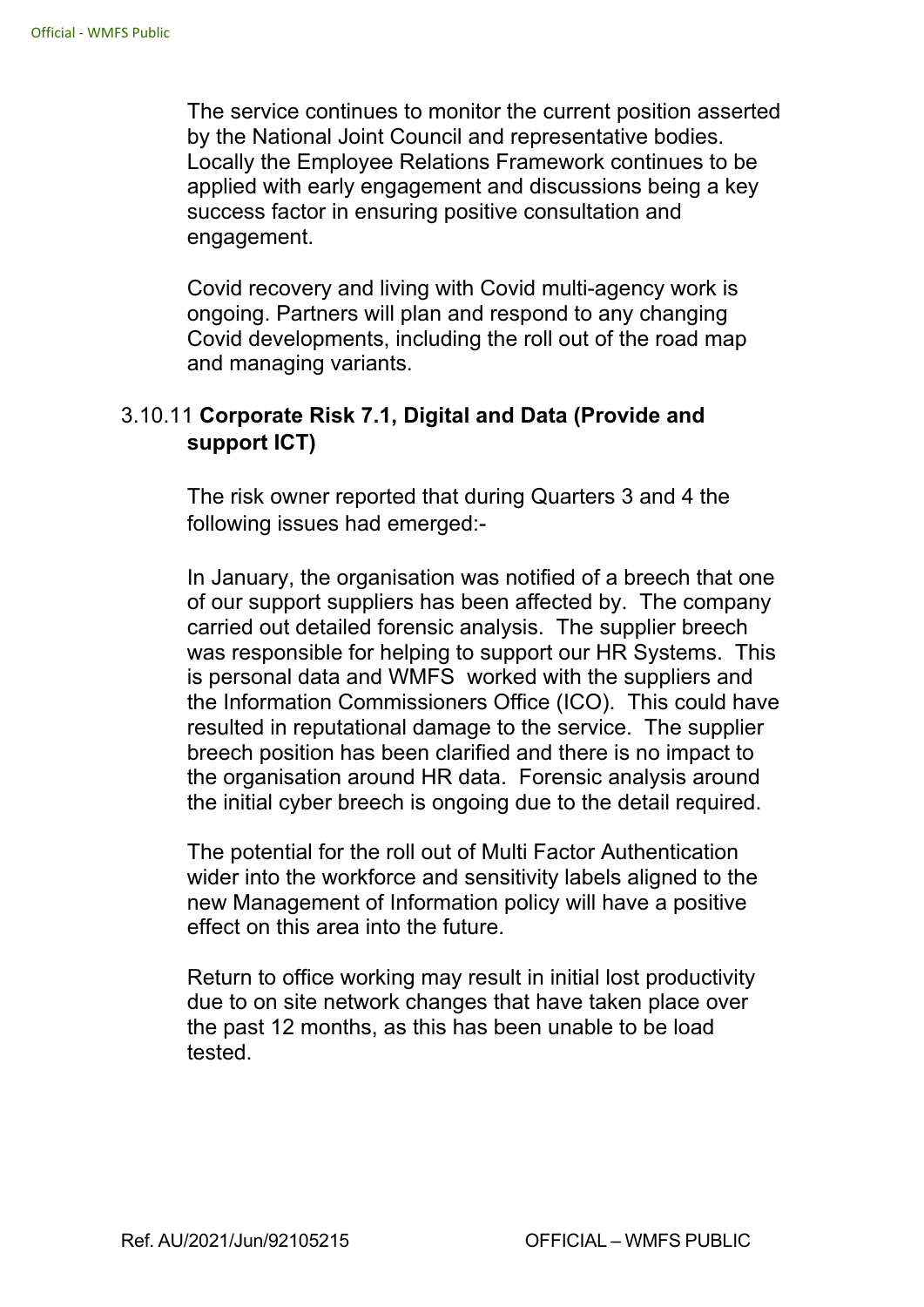## 3.10.12 **Corporate Risk 7.2, Digital and Data (Management of information)**

The risk owner reported that during Quarters 3 and 4 the following issues had emerged:

The response times to subject access requests under the Data protection Act 2018, the complexity and location of personal data is elongating response times which were reduced from 40 days to 30 days under the General Data Protection Regulations. This continues to be an issue. In addition, there has been an increase in Subject Access requests.

Oracle Cloud Project will provide renewed focus on data and may identify processes where best practice is not followed.

The Management of Information (MOI) Policy has now been completed but has identified that there is an issue with holding permanent paper archives and data classification. This issue will be managed through the Senior Information Risk Owner (SIRO).

Some concerns remain around the management of security and cyber risks and this will be the ongoing area of focus for this area.

### 3.10.13 **Corporate Risk 8.1, Finance & Assets (Funding)**

The risk owner reported that during Quarters 3 and 4 the following issues had emerged:

In the current year, the funding impact of lower collection levels for business rates and/or Council Tax means any excess expenditure would need to be met from the Authority's overall Revenue Budget.

The Authority was successful in all its £1.35M Covid grant application (apart from £10k). In addition, a Third Tranche of funding was allocated to the Authority of £494k. Both issues improved the financial position of the Authority compared to meeting Covid related costs out of mainstream funding.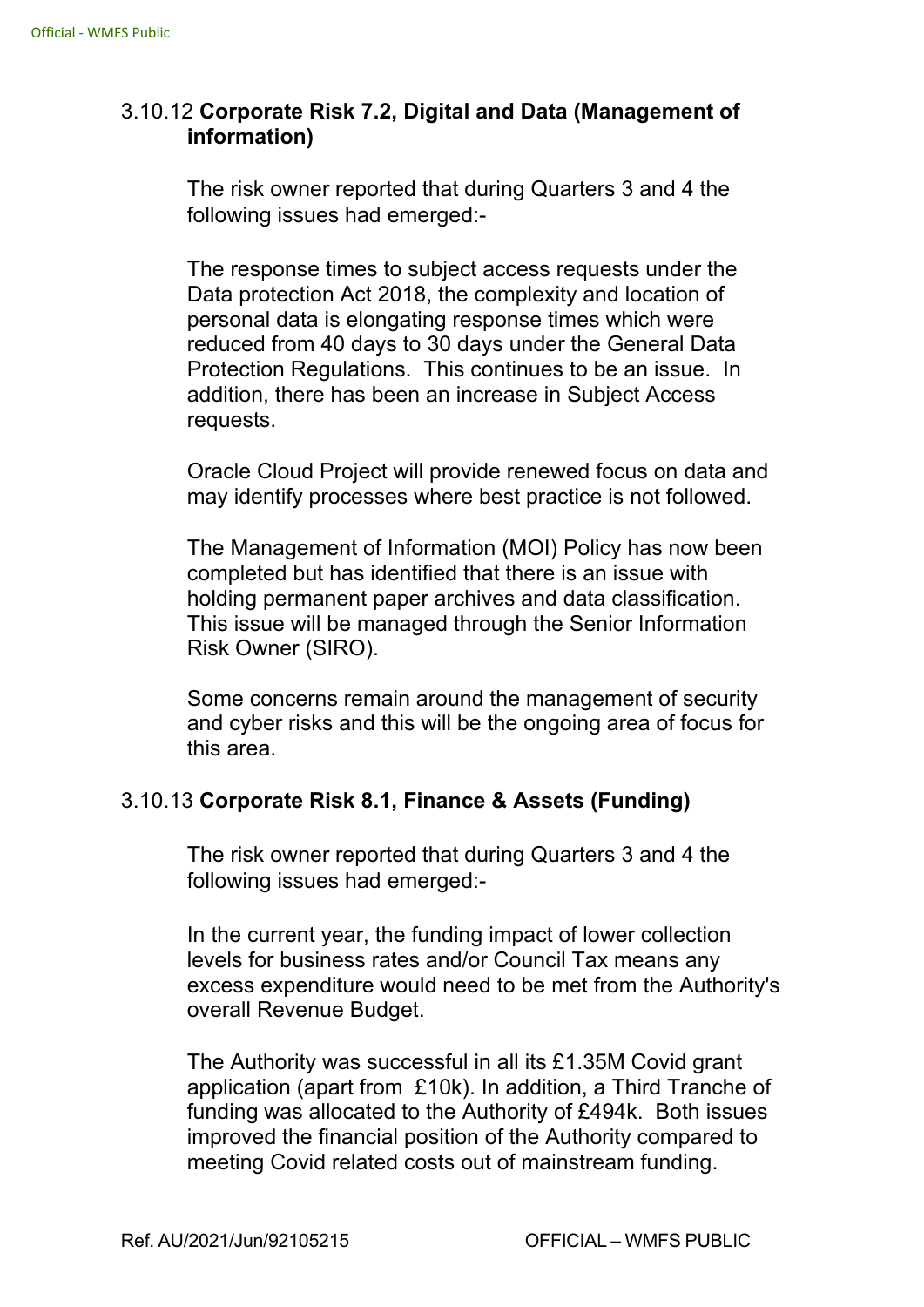The anticipated outcome of a 3-year CSR from 2022/23 is awaited.

## 3.10.14 **Corporate Risk 8.2, Finance & Assets (Financial management)**

The risk owner reported that during Quarters 3 and 4 the following issues had emerged:

The potential for future ICT security breaches and the possibility of inappropriate acts by employees.

3.11 Corporate Risks will continue to be submitted to the SET meetings on a quarterly basis and reported into the Audit and Risk Committee every six months whilst the Covid pandemic continues.

## 4. **EQUALITY IMPACT ASSESSMENT**

In preparing this report an initial Equality Impact Assessment is not required and has not been carried out. The matters contained in this report do not relate to a policy change.

#### 5. **LEGAL IMPLICATIONS**

There are no direct legal implications associated with the implementation of the recommendations set out in this report.

#### 6. **FINANCIAL IMPLICATIONS**

There are no dfinancial implications associated with the implementation of the recommendations set out in this report.

### 7. **ENVIRONMENTAL IMPLICATIONS**

None

# **BACKGROUND PAPERS**

Delivery of The Plan 2021/24 Authority Report, 15 February 2021